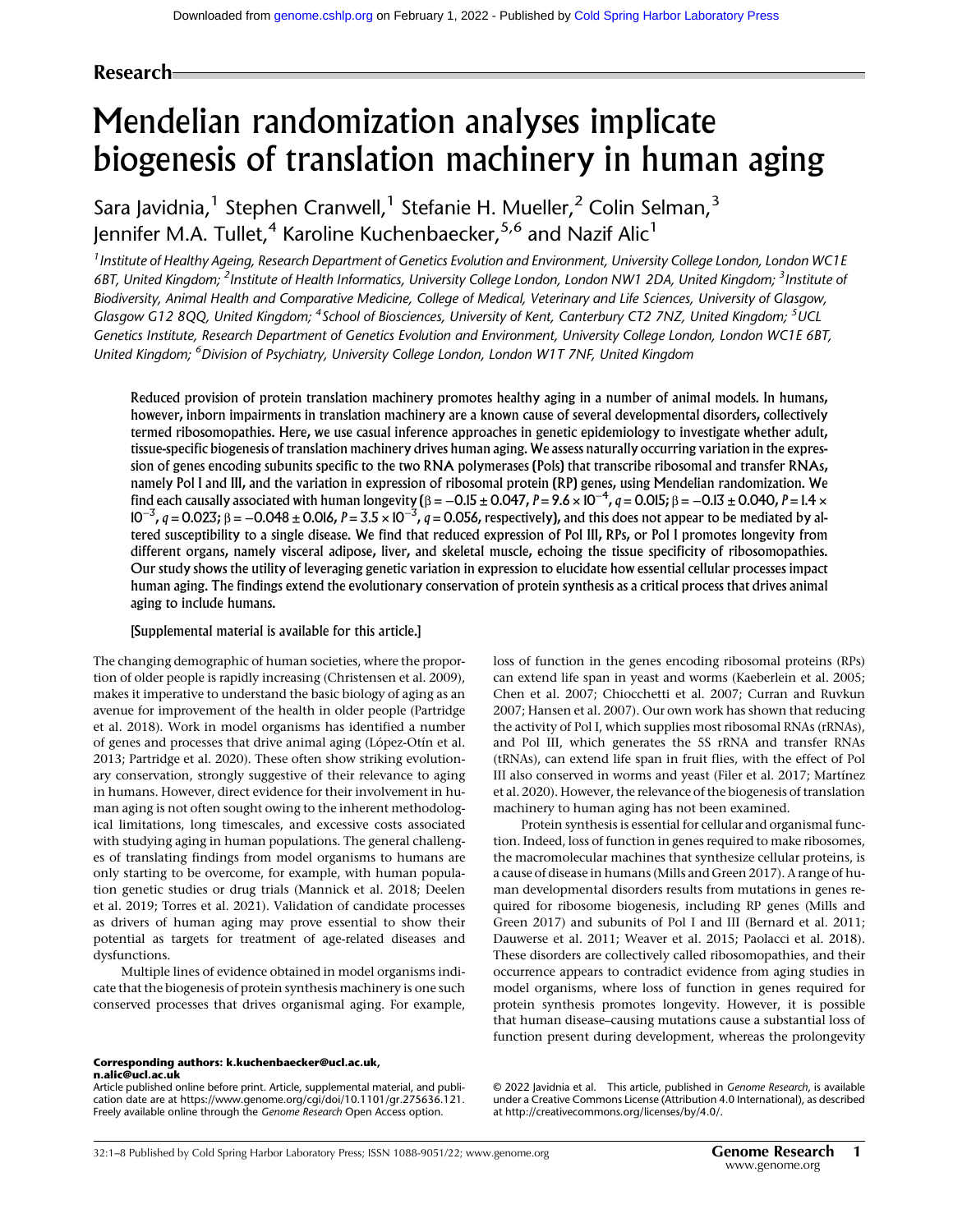interventions in model organisms are induced by a more moderate, possibly tissue-specific, reduction in activity in the adult. This idea prompted us to seek ways to assess the impact of moderate reduction in expression of components of translation machinery in adult tissues on human aging.

In this study, we establish a new paradigm for in homine validation of candidate aging processes from model organisms. Using Mendelian randomization (MR), we examine if naturally occurring variation in the expression of the subunits of Pol III or Pol I complexes or of RPs in adult humans is causally associated with human longevity. We provide evidence that biogenesis of protein synthesis machinery in specific adult tissues drives human aging.

# Results

# Expression of Pol III–specific subunits in the adipose tissue is linked to human longevity

We initially focused on Pol III because limiting expression of its subunits has been shown to affect life span in multiple animal models (Filer et al. 2017). These effects are tissue specific; for example, reducing Pol III subunit expression specifically in the intestine of the fly and the worm is sufficient to extend their life span (Filer et al. 2017). For this reason, we focused on organs and tissues known to modulate life span in model organisms: the brain, pituitary gland, muscle, liver, pancreas, small and large intestine (colon), and adipose tissue (Libina et al.

2003; Bartke and Brown-Borg 2004; Giannakou et al. 2004; Hwangbo et al. 2004; Broughton et al. 2005; Taguchi et al. 2007; Demontis and Perrimon 2010; Templeman et al. 2017; Woodling et al. 2020). Where gene expression has been shown to be highly correlated between similar tissues (The GTEx Consortium 2020), we used only one representative organ (e.g., visceral adipose for adipose). Because of technical constraints of transcriptomic analyses, no information is available on the variation in expression of genes transcribed by Pol III (or Pol I for that matter), such as rRNAs or tRNAs, requiring us to focus on the expression of the genes that code for the polymerase. Pol III is a protein complex composed of 17 subunits, 11 of which are specific to the enzyme (Vannini and Cramer 2012). The expression of these 11 genes was ubiquitous across these tissues (Fig. 1A) as expected from Pol III's fundamental cellular role. Still, the expression levels differed between tissues, with, for example, the pancreas showing the overall lowest expression (Fig. 1A).

To assess how variation in the expression of Pol III subunits may impact human aging, we gathered expression quantitative trait loci (eQTLs) for all the Pol III–specific subunits in the noted tissues from the Genotype-Tissue Expression (GTEx) project (The



Figure 1. MR analysis of the association between the expression of Pol III–specific subunits and longevity. (A) Levels of mRNA coding for Pol III–specific subunits in the indicated tissues are shown. (TPM) Transcripts per million. (B) MR analysis was performed using Pol III–specific subunit expression in indicated tissues as exposures and longevity (survival beyond the 90th or 99th percentile) as outcomes. The values of β are given per tissue and the significant associations indicated as those that pass the 10% FDR threshold (accounting for eight tissues and two outcomes, i.e., 16 tests). (C) MR scatter plot of association between Pol III expression in visceral adipose and longevity (90th percentile), showing results of two MR methods. Each black point denotes a cis-eQTL; green bars show SEM. Longevity β is the natural log of the odds ratio, where lower values indicate a lower chance of surviving beyond the 90th percentile. Expression β is reported as normalized effect sizes (NESs), with larger values indicating higher expression, and refers to expression of multiple genes.

GTEx Consortium 2020). Because all the subunits participate in a common function, we pooled all the available cis-eQTLs associated with the expression of any of the subunits of the Pol III complex for further analysis. Note that this includes a set of paralogs, POLR3G and POLR3GL, for which recent work has indicated that previously described differences in their cellular roles most likely arise from expression-level differences (Wang et al. 2020). We used these cis-eQTLs as instruments in a two-sample MR analysis to assess their causal effects on human longevity. The outcome was based on a recent meta-analysis of genome-wide association studies of human longevity. It included 11,262 individuals (cases) that had survived beyond the 90th percentile in a given human cohort and 25,483 controls (Deelen et al. 2019). The study also assessed associations in 3484 cases that had survived beyond the 99th percentile.

MR revealed Pol III subunit expression in the visceral adipose as causally associated with the likelihood of surviving above the 90th percentile  $(β = -0.13 ± 0.040, P = 1.4 × 10^{-3}, q = 0.023)$  (Fig. 1B, C; for per-cis-eQTL effect sizes and gene annotation, see [Supplemental Fig. S1A](http://genome.cshlp.org/lookup/suppl/doi:10.1101/gr.275636.121/-/DC1); for details of MR results for all tissues, see [Supplemental Table S1\)](http://genome.cshlp.org/lookup/suppl/doi:10.1101/gr.275636.121/-/DC1). This was statistically significant at a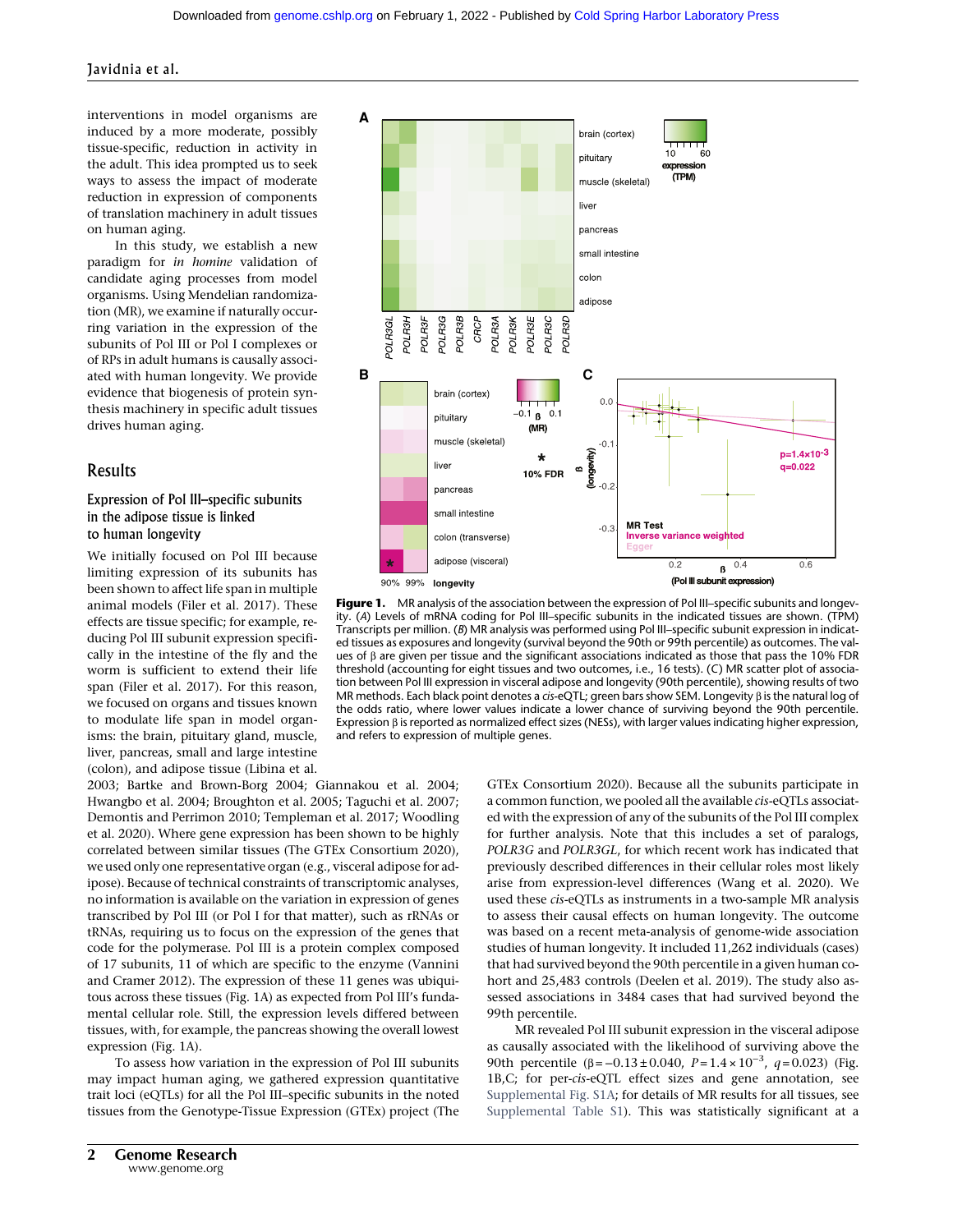# Translation machinery levels drive human aging

10% false-discovery rate (FDR), accounting for the number of tissues tested and the two case definitions considered as outcomes (i.e., 16 tests). Note that the interpretation of the absolute value of the causal estimate β is complicated by the fact that cis-eQTLs for multiple genes were combined in the MR; however, the direction of the association is not, and the negative β revealed that increased Pol III subunit expression within adipose tissue is detrimental for longevity (Fig. 1C). No evidence for horizontal pleiotropy (HP) was found (Egger intercept, P > 0.05; MR-PRESSO,  $P > 0.05$ ). No significant association was detected between longevity and Pol III subunit expression in any other tissue, although a strong negative association could also be observed in the small intestine, where the number of cis-eQTLs available as instruments was low (Fig. 1B; [Supplemental Table S1\)](http://genome.cshlp.org/lookup/suppl/doi:10.1101/gr.275636.121/-/DC1). Overall, MR analysis indicated that reduced expression of Pol III subunits in the adult adipose tissue is causally associated with human longevity.

#### RP gene expression in the liver is associated with human longevity

We next examined the relationship between expression of over 80 human genes coding for RPs and longevity, as loss of function in RP genes can delay aging in yeast and worms (Kaeberlein et al.

2005; Chen et al. 2007; Chiocchetti et al. 2007; Curran and Ruvkun 2007; Hansen et al. 2007). RP gene expression was ubiquitous, and their overall expression levels varied across tissues (Fig. 2A). MR analysis, using RP gene cis-eQTLs as instruments and longevity as the outcome, revealed a negative, causal association with the likelihood of survival beyond the 90th percentile for RP expression in the liver, which was statistically significant at 10% FDR (β =  $-0.048 \pm 0.016$ , P = 3.5 × 10<sup>-3</sup>, q = 0.056) (Fig. 2B,C; for per cis-eQTL effect sizes and gene annotation, see [Supplemental](http://genome.cshlp.org/lookup/suppl/doi:10.1101/gr.275636.121/-/DC1) [Fig. S1B;](http://genome.cshlp.org/lookup/suppl/doi:10.1101/gr.275636.121/-/DC1) for details of MR results for all tissues, see [Supplemental](http://genome.cshlp.org/lookup/suppl/doi:10.1101/gr.275636.121/-/DC1) [Table S1\)](http://genome.cshlp.org/lookup/suppl/doi:10.1101/gr.275636.121/-/DC1). We found no evidence of HP (Egger intercept,  $P > 0.05$ ; Mendelian randomization pleiotropy residual sum and outlier [MR-PRESSO]  $P > 0.05$ ). Hence, in addition to reduced Pol III subunit expression in visceral adipose, we found evidence for a causal association where reduced expression of RP-coding genes in the liver promotes human longevity.

Some RPs have secondary, nonribosomal roles, and indeed, not all RP gene mutants are long-lived in model organisms (Kaeberlein et al. 2005; Chen et al. 2007; Chiocchetti et al. 2007; Curran and Ruvkun 2007; Hansen et al. 2007). For this reason, we additionally examined the relationship between the expression of a subset of RP genes in the liver and survival beyond the 90th percentile. Specifically, we looked at the RPs whose orthologs are



Figure 2. MR analysis of association between expression of RP genes and longevity. (A) Levels of mRNA coding for RPs in the indicated tissues are shown. (B) MR analysis was performed using RP gene expression in indicated tissues as exposures and longevity (survival beyond the 90th or 99th percentile) as outcomes. The values of β are given per tissue and the significant associations indicated as those that pass the 10% FDR threshold (accounting for eight tissues and two outcomes, i.e., 16 tests). (C) MR scatter plot of association between RP expression in liver and longevity (90th percentile), showing results of two MR methods. Each black point denotes a cis-eQTL; green bars show SEM. Longevity β is the natural log of the odds ratio, where lower values indicate a lower chance of surviving beyond the 90th percentile. Expression β is reported as NESs, with larger values indicating higher expression, and refers to expression of multiple genes.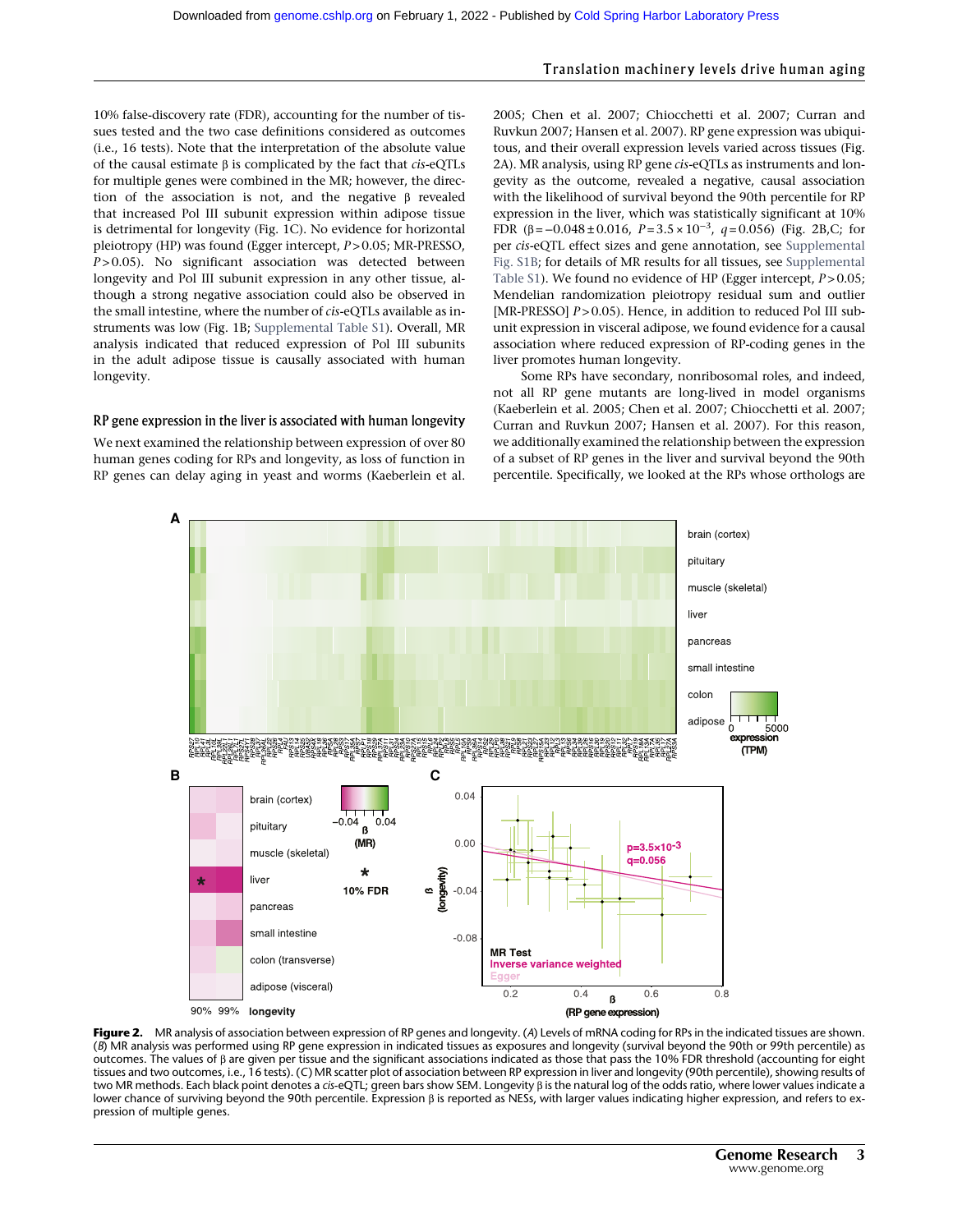implicated in longevity in model organisms and found that the variation in their expression in the liver was also negatively associated with longevity  $(\beta = -0.046 \pm 0.018, P = 0.010)$  [\(Supplemental](http://genome.cshlp.org/lookup/suppl/doi:10.1101/gr.275636.121/-/DC1) [Fig. S2\)](http://genome.cshlp.org/lookup/suppl/doi:10.1101/gr.275636.121/-/DC1), confirming our initial findings.

### Human longevity is affected by Pol I subunit expression in skeletal muscle

To date, Pol I has only been shown to affect aging in the fruit fly (Martínez et al. 2020). Similarly to Pol III and RP, the genes encoding the subunits unique to the Pol I complex were expressed ubiquitously, with levels of expression differing between tissues (Fig. 3A). MR analysis revealed a negative, causal association, with the likelihood of survival beyond the 99th percentile in skeletal muscle that was statistically significant at 10% FDR ( $\beta = -0.15 \pm$ 0.047,  $P = 9.6 \times 10^{-4}$ ,  $q = 0.015$ ) (Fig. 3B,C; for per cis-eQTL effect sizes and gene annotation, see [Supplemental Fig. S1C;](http://genome.cshlp.org/lookup/suppl/doi:10.1101/gr.275636.121/-/DC1) for details of MR results for all tissues, see [Supplemental Table S1](http://genome.cshlp.org/lookup/suppl/doi:10.1101/gr.275636.121/-/DC1)). Again, this organ was distinct from those where Pol III subunit or RP gene expression was relevant for longevity. In this case, we found some evidence of HP (Egger intercept, P > 0.05; MR-PRESSO  $P = 3 \times 10^{-3}$ ), indicating that the genetic variants used in



Figure 3. MR analysis of association between expression of Pol I-specific subunits and longevity. (A) Levels of mRNA coding for Pol I–specific subunits in the indicated tissues are shown. (B) MR analysis was performed using Pol I–specific subunit expression in the indicated tissues as exposures and longevity (survival beyond the 90th or 99th percentile) as outcomes. The values of β are given per tissue and the significant associations indicated as those that pass the 10% FDR threshold (accounting for eight tissues and two outcomes, i.e., 16 tests). (C) MR scatter plot of association between Pol I expression in skeletal muscle and longevity (99th percentile), showing results of two MR methods. Each black point denotes a cis-eQTL; green bars show SEM. Longevity  $\beta$  is the natural log of the odds ratio, where lower values indicate a lower chance of surviving beyond the 99th percentile. Expression β is reported as NESs, with larger values indicating higher expression, and refers to expression of multiple genes.

MR may not affect longevity solely through their effect on Pol I subunit expression in muscle or, alternatively, that the relationship between expression and longevity may not be linear, as indeed is the case in the fruit fly (Martínez et al. 2020). Using MR-PRESSO to correct for outliers, the negative association between muscle expression and longevity remained significant (corrected for one outlier,  $β = -0.18$ ,  $P = 1.4 \times 10^{-4}$ , no significant distortion). Overall, we found evidence that the expression of Pol I subunits in skeletal muscle is causally associated with human longevity.

### Effects on longevity are unlikely to be explained by susceptibility to a specific age-related disease and are not observed for Pol II–specific subunit expression

The longevity phenotype captures the relative time of death but not the cause of death. For this reason, the link between expression of genes required for protein synthesis and longevity could be explained by the genes' effects on one or few age-related diseases rather than on organismal aging more broadly. For example, if RP expression solely affected cancer susceptibility and progression, but not aging more broadly, it may still have a noticeable effect on longevity per se. To examine this, we performed MR analysis using

> either the Pol III or Pol I subunit or RP gene expression as exposures and a range of age-related diseases as outcomes. We limited the analysis to tissues in which a significant effect on longevity was observed for a specific gene set, namely, Pol III in visceral adipose, RP in liver, and Pol I in skeletal muscle. The associations that were significant and passed the 10% FDR threshold (accounting for 10 tests per exposure) are shown in Table 1 (for full analysis, see [Supplemental Table](http://genome.cshlp.org/lookup/suppl/doi:10.1101/gr.275636.121/-/DC1) [S2\)](http://genome.cshlp.org/lookup/suppl/doi:10.1101/gr.275636.121/-/DC1). The only strong associations identified were for Pol I subunit expression in skeletal muscle, where increased expression was associated with a reduced risk of coronary heart disease and a decreased risk of amyotrophic lateral sclerosis (ALS) but an increased risk of Alzheimer's disease. Note that in models of Alzheimer's disease and ALS, protein synthetic machinery has been implicated in diseases pathophysiology, albeit cell autonomously (Meier et al. 2016; Moens et al. 2019; Yamada et al. 2019). The complex modulation of disease susceptibility observed for Pol I skeletal muscle expression makes it unlikely, albeit possible, that the effects on longevity were owing to a differential susceptibility to a single disease, such as Alzheimer's. Overall, our analysis did not provide substantial evidence that any of the longevity effects we observed could be explained by altered susceptibility to a single disease, indicating they may be caused by a broad effect on aging itself.

We also examined several anthropometric and developmental traits, as well as smoking as a common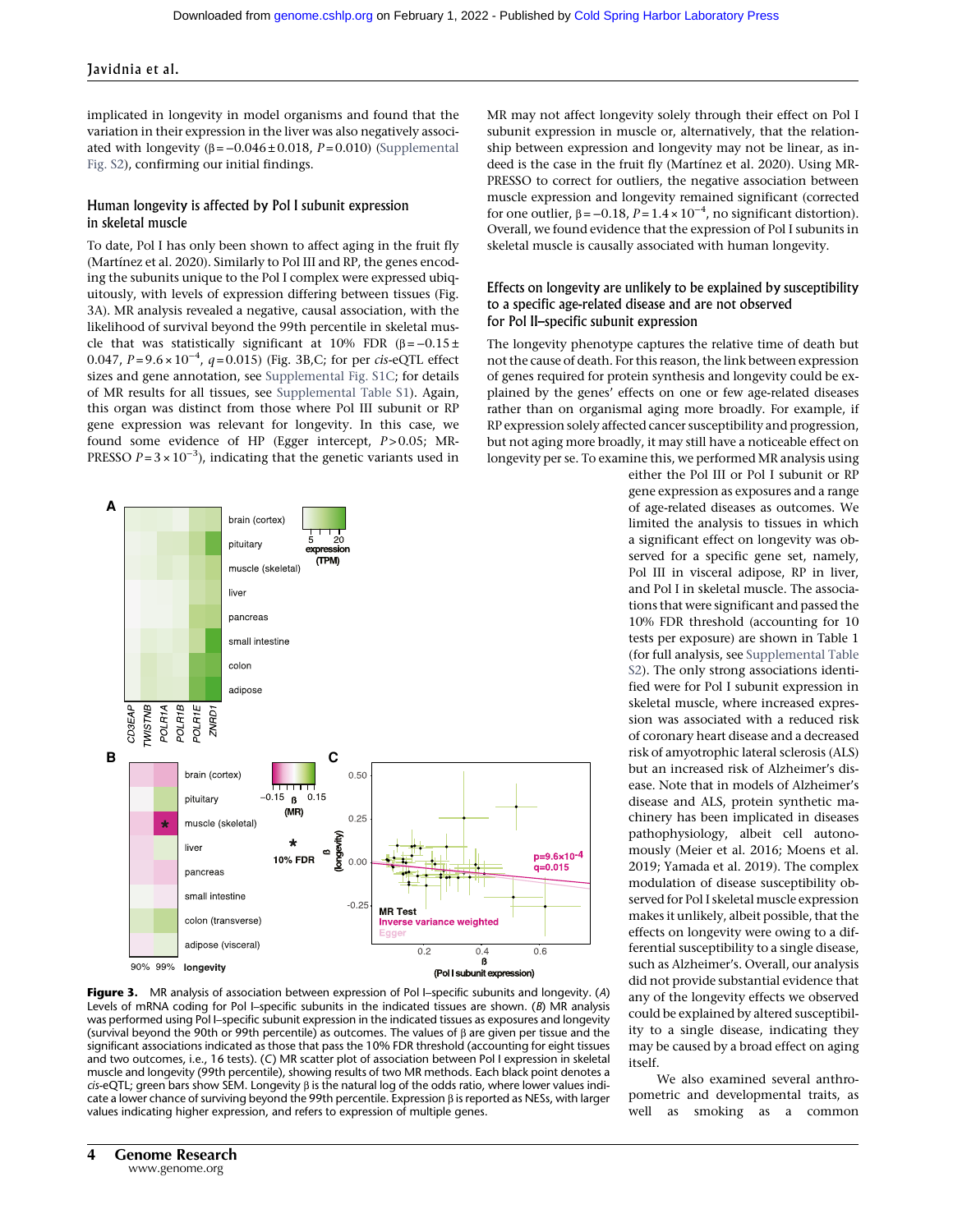#### Translation machinery levels drive human aging

| Table 1.<br>Associations between Pol I expression and disease |                 |                                                                                                             |                |                               |                          |                           |                         |
|---------------------------------------------------------------|-----------------|-------------------------------------------------------------------------------------------------------------|----------------|-------------------------------|--------------------------|---------------------------|-------------------------|
| <b>Exposure</b>                                               |                 | Outcome                                                                                                     |                |                               |                          |                           |                         |
| Gene set                                                      | Tissue          | <b>Disease</b>                                                                                              | n              |                               | SЕ                       |                           |                         |
| Pol I                                                         | Muscle skeletal | Alzheimer's disease (ID: 297)<br>Amyotrophic lateral sclerosis (ID: 1086)<br>Coronary heart disease (ID: 7) | 38<br>47<br>50 | 0.058<br>$-0.013$<br>$-0.030$ | 0.023<br>0.0041<br>0.011 | 0.011<br>0.0011<br>0.0048 | 0.037<br>0.011<br>0.024 |

# Table 1. Associations between Pol I expression and disease

Only associations that pass 10% FDR threshold are reported (adjusted for 10 tests performed per exposure). For full analysis, see [Supplemental Table](http://genome.cshlp.org/lookup/suppl/doi:10.1101/gr.275636.121/-/DC1) [S2](http://genome.cshlp.org/lookup/suppl/doi:10.1101/gr.275636.121/-/DC1). (n) Number of eQTLs (instruments) in the analysis.

confounder, finding no associations that passed the 10% FDR threshold [\(Supplemental Table S2\)](http://genome.cshlp.org/lookup/suppl/doi:10.1101/gr.275636.121/-/DC1).

Pols I and III are more specifically involved in the production of translation machinery, whereas Pol II is required for expression of all coding, messenger RNAs (Vannini and Cramer 2012). To further examine if longevity was associated specifically with provision of translation machinery rather than general transcription, we performed MR analysis for Pol II–specific subunits. We found no significant associations with longevity for Pol II subunit expression in any tissue at 10% FDR [\(Supplemental Table S1\)](http://genome.cshlp.org/lookup/suppl/doi:10.1101/gr.275636.121/-/DC1), indicating that longevity is specifically associated with RNA Pols that are dedicated to the production of the translation machinery.

# Discussion

The biogenesis of the translation machinery is an essential cellular process required for cell and organismal growth (Grewal et al. 2007; Marygold et al. 2007; Marshall et al. 2012). Indeed, mutations in human genes that are key to this process can be linked to a number of developmental diseases (Mills and Green 2017). In contrast, in this study we provide evidence that a reduced expression of these genes in particular tissues in adult humans is causally linked to human longevity. The magnitude of the reduction in expression that favors longevity corresponds in scale to the natural, genetically encoded variation observed in human populations. Hence, it is likely that the relative reduction in biogenesis of the translation machinery that promotes longevity has substantially less effect on overall cellular capacity for translation than do disease-causing mutations. The contrast between the essential role of the translation machinery in development and its proaging, detrimental effect on the adult is consistent with evolutionary theories of aging, specifically antagonistic pleiotropy (Williams 1957): The rate of production of translation machinery is selected for optimal growth and reproduction even if it comes at a cost of accelerated aging later in life.

Our analyses indicate that Pol I, Pol III, or RPs limit longevity from different adult tissues, namely, muscle, adipose, and liver, respectively. This is akin to tissue specificity of ribosomopathies that may be explained by different protein synthesis requirements for different cells or cellular functions (Mills and Green 2017; Farley-Barnes et al. 2019), and would imply that protein synthesis drives aging from (at least) each of these three tissues. Indeed, previous work has shown that protein translation capacity plays an important role in the biology of each tissue; for example, Pol III plays an important role in adipocyte differentiation (Chen et al. 2018); tight control of ribosome biogenesis is likely to underlie the liver's daily cycles of protein synthesis (Sinturel et al. 2017); and reduced hepatic protein synthesis is observed in long-lived mouse models (Thompson et al. 2016),

whereas rDNA transcription by Pol I appears pivotal in the aging of skeletal muscle (Kirby et al. 2015). Each of the three tissues plays an important role in whole-animal metabolism. Although the link between gene expression and longevity is observed in specific tissues, the underlying mechanisms may involve tissuenonautonomous effects such as those mediated by metabolic changes or endocrine signaling. Indeed, altering translation in specific tissues during development can have nonautonomous, endocrine effects on organismal growth in Drosophila (Lin et al. 2011; Marshall et al. 2012). Additionally, a recent report indicates that improved fidelity of translation can also promote longevity in the fruit fly (Martinez-Miguel et al. 2021).

Ethical considerations and costs of clinical trials severely limit the possibilities to investigate fundamental mechanisms of aging in humans. Numerous studies have shown that biogenesis of translational machinery drives aging in a number of experimental models, including yeast, nematode worms, and fruit flies (Kaeberlein et al. 2005; Chen et al. 2007; Chiocchetti et al. 2007; Curran and Ruvkun 2007; Hansen et al. 2007; Filer et al. 2017; Tiku et al. 2017; Martínez et al. 2020). We believe our study to be the first to show that this process is likely to be similarly relevant in the context of human aging. The paradigm we established leverages natural human variation in gene expression and can assess subtle, tissue-specific effects on longevity. This approach is especially useful for essential genes, in which complete knockouts are very rare or not observed owing to a severe impact on development, and overcomes the issues of assigning functional consequences to coding sequence variants. One drawback of our method is that the causal estimate  $\beta$  is essentially unit-less, as we are using the variation in mRNA expression of multiple genes as a proxy for the activity of the complex formed by the genes' protein products. However, the method does allow us to identify significant associations and, importantly, define their direction. The application of MR and the utilization of public data resources make it possible for future studies to apply this paradigm to investigate the relevance of other pathways that have been implicated in aging in animal models to humans. Finally, our work indicates that further studies of the link between translation machinery and aging are warranted and may result in interventions and treatments for human aging and age-related conditions.

# **Methods**

#### Instrument selection

The human genes encoding the specific subunits of Pol I, II, and III or RPs were identified based on published literature (Vannini and Cramer 2012; Khatter et al. 2015). We identified cis-eQTLs for each gene using GTEx version 8 (The GTEx Consortium 2020) and combined them together based on their belonging to Pol III, ribosome,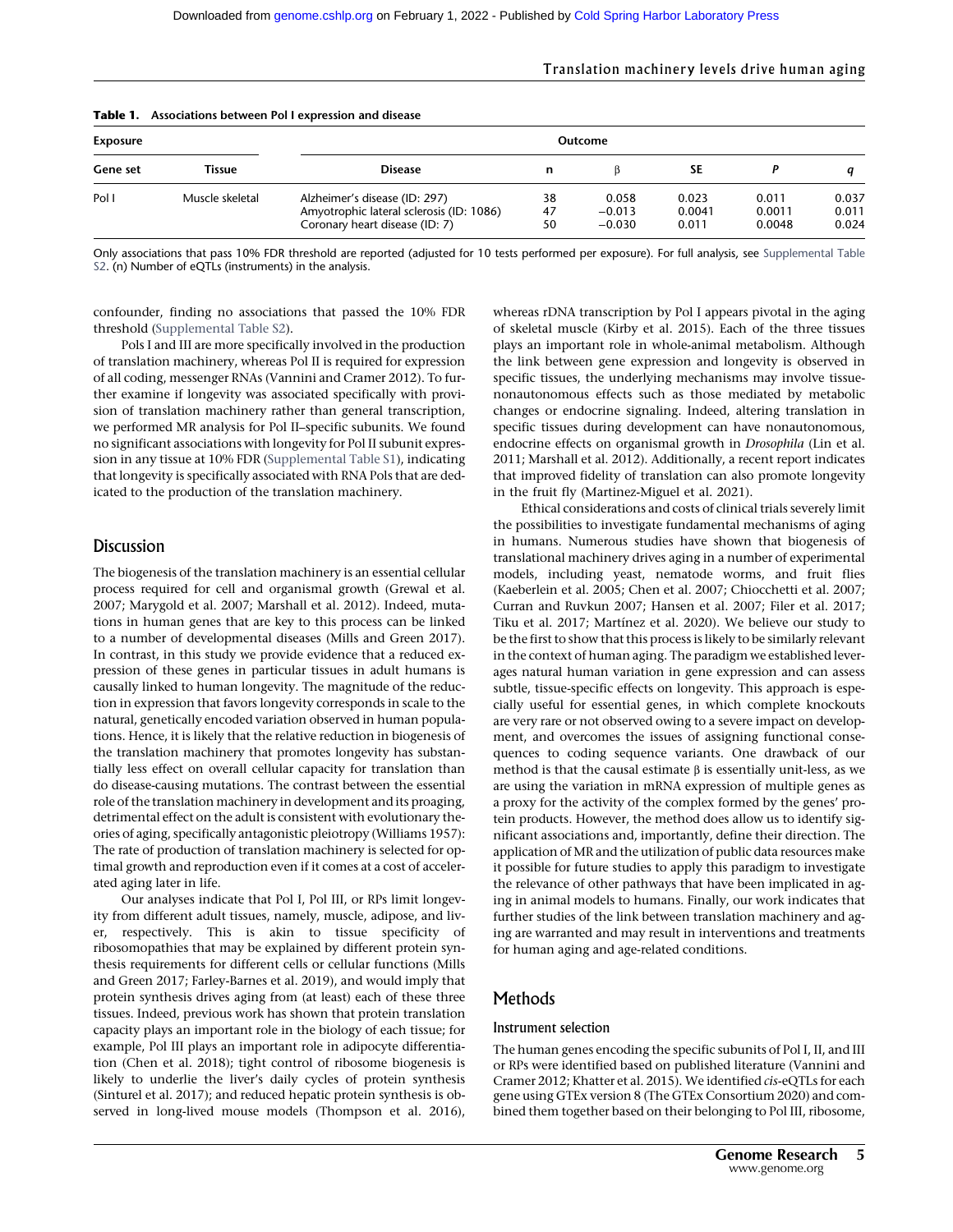Pol I, or Pol II. The human orthologs of the genes implicated in yeast or worm aging were obtained from the Saccharomyces Genome Database and fromWormBase. The lists of genes per complex are provided in [Supplemental Table S3.](http://genome.cshlp.org/lookup/suppl/doi:10.1101/gr.275636.121/-/DC1)

In short, cis-eQTLs analysis was performed by GTEx consortium using FastQTL (Ongen et al. 2016). Based on 838 donors with whole-genome sequencing available, genes were included in tissue-specific eQTL analysis if expression thresholds of >0.1 TPM and six or more reads were detected in at least 20% of samples. For each gene, variants with a MAF > 0.01 in the 838 donors and located in ±1-Mb window around the transcription start site (TSS) were considered for cis-eQTL analysis. GTEx contains up to 17% of individuals with non-European or admixed ancestry (Gay et al. 2020). The association analyses between SNPs and gene expression were adjusted for ancestry by including the first five principal components from a principal component analysis based on genetic similarity between the samples.

The GTEx tissue dashboard was used to query for single tissue cis-eQTLs in eight tissues of interest: (1) adipose (visceral), (2) colon (transverse), (3) small intestine, (4) pancreas, (5) liver, (6) muscle (skeletal), (7) pituitary, and (8) brain (cortex). Query results for all significantly associated cis-eQTLs (FDR < 0.05) containing GENCODE ID, gene symbol, variant ID, dbSNP ID, P-value, and effect size were downloaded for subsequent analyses. The cis-eQTL associations were assessed by the GTEx investigators using linear regression, implemented in FastQTL (Ongen et al. 2016) after removal of low expressing genes. Effect sizes for cis-eQTLs are reported as normalized effect sizes (NESs) calculated as effect of the alternative allele (ALT) relative to the reference allele (REF). NESs are computed in a normalized space as the slope in the linear regression; any noise from potential residual variation in the relative NES between genes is unlikely to result in false-positive associations as it is unlikely to be linked to the outcome.

Effect allele frequencies were obtained from gnomAD v2.1.1 for European (Non-Finnish) ancestry samples. To ensure independence of instruments, linkage disequilibrium (LD) pruning was performed for each gene using the 1000 genomes reference panel for European ancestry samples and excluding weaker instrument (determined as larger *P*-value for eQTL) in pairings exceeding  $r^2$  = 0.1. The lists of all cis-eQTLs that were fed into the MR analysis are provided in [Supplemental Table S4,](http://genome.cshlp.org/lookup/suppl/doi:10.1101/gr.275636.121/-/DC1) including details of their genomic location and the affected gene.

#### Tissue-specific two-sample MR

We used R version 3.6.1 (R Core Team 2017) and the TwoSampleMR package version 0.5.3 (Hemani et al. 2018) to perform two-sample MR separately for the eight tissues of interest.

To assess causal effects of sets of genes coding for either subunits specific to Pol I, II, or III or genes encoding RPs on human longevity, we obtained the summary statistics of a meta-analysis of genome-wide association studies, where cases were defined as persons living to an age above the 90th of 99th percentile of their cohort, based on cohort life tables (Deelen et al. 2019). The metaanalysis was based on 11,262 case and 25,483 control samples of European ancestry from 18 studies. Longevity meta-analysis summary statistics were kindly provided by J. Deelen.

After data harmonization between tissue-specific pooled ciseQTL instruments per gene set (Pol I, II, or III or RPs) and outcome meta-analysis of life span, MR estimates were obtained using MR methods inverse variance weighted (IVW) (Burgess et al. 2013), MR Egger regression, and weighted median. Harmonized data are provided in [Supplemental Table S5](http://genome.cshlp.org/lookup/suppl/doi:10.1101/gr.275636.121/-/DC1).

We also investigated whether associations of Pol I or III and RP with longevity were mediated by effects on a single disease or

risk factor. We included common age-related diseases and smoking. GWAS summary statistics were extracted from the largest publicly available study. The antagonistic pleiotropy theory states aging is related to mutations that are beneficial for early fitness but harmful for the organism in later life. To assess whether we see such pleiotropic effects, we also included some developmental and anthropometric traits. MR on these other outcomes was performed with MR-Base online (Hemani et al. 2018). Please find the detailed description of studies included for age-related disease outcomes, as well as developmental and anthropometric trait outcomes, in [Supplemental Table S6.](http://genome.cshlp.org/lookup/suppl/doi:10.1101/gr.275636.121/-/DC1)

#### HP analysis

The presence of HP was investigated using MR Egger estimates (Bowden et al. 2015), as well as MR-PRESSO (Verbanck et al. 2018). In short, the intercept of a MR Egger regression gives an estimate of the average pleiotropic effect across all instruments. MR-PRESSO will also test for significant global HP and will additionally test individual instruments. This allows the detection of outliers, their removal, and the estimation of distortion in causal effect estimates owing to inclusion of instruments with significant pleiotropic effects.

#### Multiple testing correction and correlation analysis

The P-value threshold for 10% FDR was calculated using the Benjamini and Hochberg procedure (Benjamini and Hochberg 1995) to account for the number of tissues (eight) and the two case definitions (for longevity) or the number of outcomes (for disease or developmental and anthropometric traits). This means that for the longevity analysis, we accounted for 16 tests, whereas for disease or developmental and the anthropometric traits, we accounted for 10 tests. We calculated the  $q$ -values using the  $q$ value package version 2.16.0 in R with conservative parameters that approximate the Benjamini and Hochberg procedure (lambda = 0) accounting for the same numbers of tests as indicated above (Storey et al. 2004).

#### Expression data

GTEx transcript abundance data were obtained from the Human Protein Atlas version 19.3 (Uhlén et al. 2005) for expression in adipose tissue, cerebral cortex, colon, liver, pancreas, pituitary gland, skeletal muscle, and small intestine.

# Competing interest statement

The authors declare no competing interests.

# Acknowledgments

We thank J. Deelen for summary statistics with rsID mapping. This work was funded in part by Biotechnology and Biological Sciences Research Council grants BB/R014507/1 to N.A. and BB/S014357/1 to N.A., J.M.A.T., and C.S. and Wellcome grant 212360/Z/18/Z to K.K. S.J. was a recipient of Persia Mirzakhani Scholarship for Women.

Author contributions: S.J. and S.C. performed the analysis. S.H.M., K.K., and N.A. supervised the study. K.K. and N.A. conceived the study. C.S., J.M.A.T., K.K., and N.A. obtained funding. N.A. wrote the manuscript with contributions from all authors.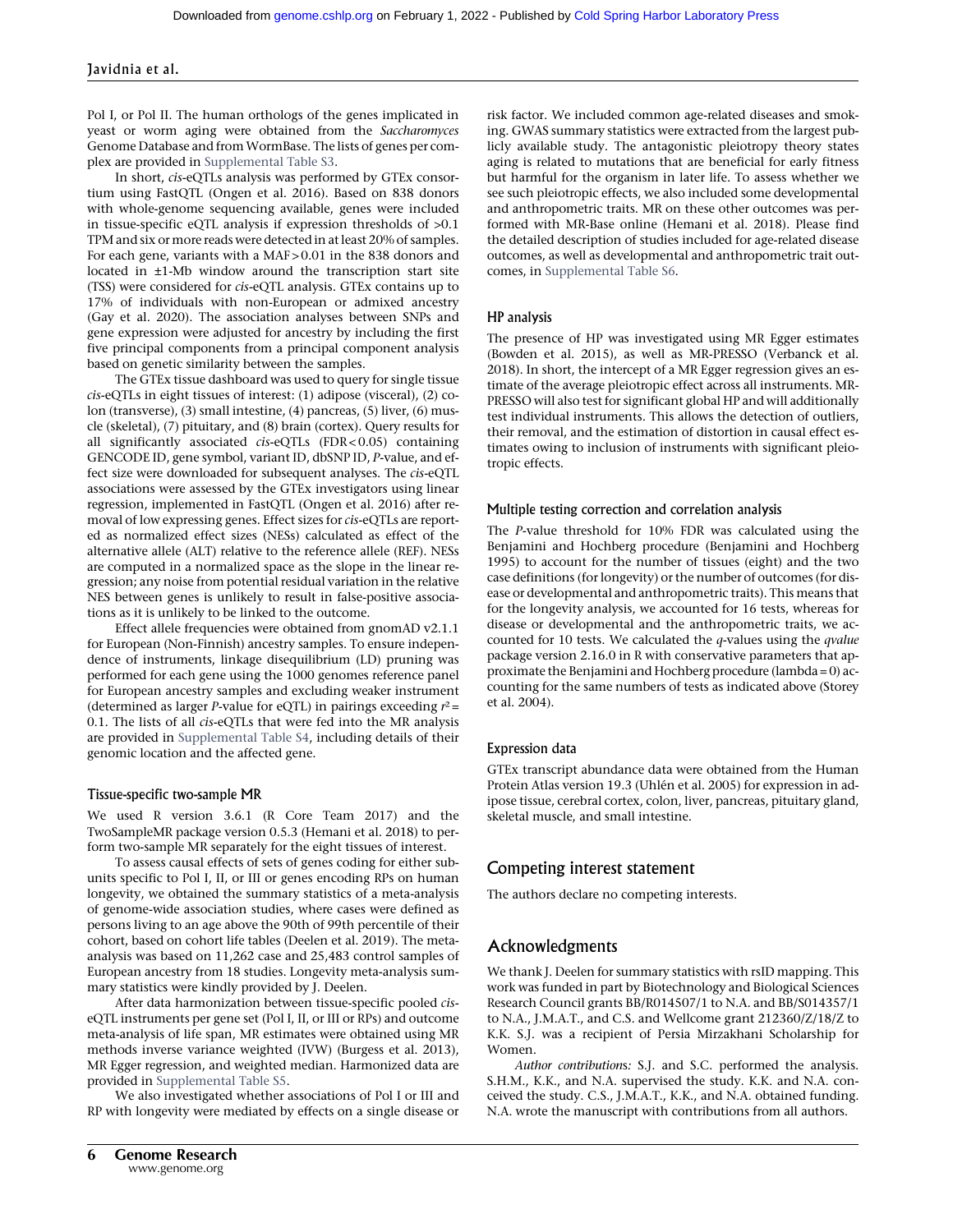# Translation machinery levels drive human aging

# References

- Bartke A, Brown-Borg H. 2004. Life extension in the dwarf mouse. Curr Top Dev Biol 63: 189–225. doi:10.1016/S0070-2153(04)63006-7
- Benjamini Y, Hochberg Y. 1995. Controlling the false discovery rate: a practical and powerful approach to multiple testing. J R Stat Soc Ser B Stat Methodol 57: 289–300. doi:10.1111/j.2517-6161.1995.tb02031.x
- Bernard G, Chouery E, Putorti ML, Tétreault M, Takanohashi A, Carosso G, Clément I, Boespflug-Tanguy O, Rodriguez D, Delague V, et al. 2011. Mutations of POLR3A encoding a catalytic subunit of RNA polymerase Pol III cause a recessive hypomyelinating leukodystrophy. Am J Hum Genet 89: 415-423. doi:10.1016/j.ajhg.2011.07.014
- Bowden J, Davey Smith G, Burgess S. 2015. Mendelian randomization with invalid instruments: effect estimation and bias detection through Egger regression. Int J Epidemiol 44: 512-525. doi:10.1093/ije/dyv080
- Broughton SJ, Piper MD, Ikeya T, Bass TM, Jacobson J, Driege Y, Martinez P, Hafen E, Withers DJ, Leevers SJ, et al. 2005. Longer lifespan, altered metabolism, and stress resistance in Drosophila from ablation of cells making insulin-like ligands. Proc Natl Acad Sci 102: 3105–3110. doi:10.1073/ pnas.0405775102
- Burgess S, Butterworth A, Thompson SG. 2013. Mendelian randomization analysis with multiple genetic variants using summarized data. Genet Epidemiol 37: 658–665. doi:10.1002/gepi.21758
- Chen D, Pan KZ, Palter JE, Kapahi P. 2007. Longevity determined by developmental arrest genes in Caenorhabditis elegans. Aging Cell 6: 525–533. doi:10.1111/j.1474-9726.2007.00305.x
- Chen CY, Lanz RB, Walkey CJ, Chang WH, Lu W, Johnson DL. 2018. Maf1 and repression of RNA polymerase III-mediated transcription drive adipocyte differentiation. Cell Rep 24: 1852–1864. doi:10.1016/j.celrep .2018.07.046
- Chiocchetti A, Zhou J, Zhu H, Karl T, Haubenreisser O, Rinnerthaler M, Heeren G, Oender K, Bauer J, Hintner H, et al. 2007. Ribosomal proteins Rpl10 and Rps6 are potent regulators of yeast replicative life span. Exp Gerontol 42: 275–286. doi:10.1016/j.exger.2006.11.002
- Christensen K, Doblhammer G, Rau R, Vaupel JW. 2009. Ageing populations: the challenges ahead. *Lancet* 374: 1196-1208. doi:10.1016/ S0140-6736(09)61460-4
- Curran SP, Ruvkun G. 2007. Lifespan regulation by evolutionarily conserved genes essential for viability. PLoS Genet 3: e56. doi:10.1371/jour nal.pgen.0030056
- Dauwerse JG, Dixon J, Seland S, Ruivenkamp CA, van Haeringen A, Hoefsloot LH, Peters DJ, Boers AC, Daumer-Haas C, Maiwald R, et al. 2011. Mutations in genes encoding subunits of RNA polymerases I and III cause Treacher Collins syndrome. Nat Genet 43: 20–22. doi:10 .1038/ng.724
- Deelen J, Evans DS, Arking DE, Tesi N, Nygaard M, Liu X, Wojczynski MK, Biggs ML, van der Spek A, Atzmon G, et al. 2019. A meta-analysis of genome-wide association studies identifies multiple longevity genes. Nat Commun 10: 3669. doi:10.1038/s41467-019-11558-2
- Demontis F, Perrimon N. 2010. FOXO/4E-BP signaling in Drosophila muscles regulates organism-wide proteostasis during aging. Cell 143: 813– 825. doi:10.1016/j.cell.2010.10.007
- Farley-Barnes KI, Ogawa LM, Baserga SJ. 2019. Ribosomopathies: old concepts, new controversies. Trends Genet 35: 754–767. doi:10.1016/j.tig .2019.07.004
- Filer D, Thompson MA, Takhaveev V, Dobson AJ, Kotronaki I, Green JW, Heinemann M, Tullet JM, Alic N. 2017. RNA polymerase III limits longevity downstream of TORC1. Nature 552: 263–267. doi:10.1038/ nature25007
- Gay NR, Gloudemans M, Antonio ML, Abell NS, Balliu B, Park Y, Martin AR, Musharoff S, Rao AS, Aguet F, et al. 2020. Impact of admixture and ancestry on eQTL analysis and GWAS colocalization in GTEx. Genome Biol 21: 233. doi:10.1186/s13059-020-02113-0
- Giannakou ME, Goss M, Jünger MA, Hafen E, Leevers SJ, Partridge L. 2004. Long-lived Drosophila with overexpressed dFOXO in adult fat body. Science 305: 361. doi:10.1126/science.1098219
- Grewal SS, Evans JR, Edgar BA. 2007. Drosophila TIF-IA is required for ribosome synthesis and cell growth and is regulated by the TOR pathway. J Cell Biol 179: 1105-1113. doi:10.1083/jcb.200709044
- The GTEx Consortium. 2020. The GTEx Consortium atlas of genetic regulatory effects across human tissues. Science 369: 1318-1330. doi:10.1126/ science.aaz1776
- Hansen M, Taubert S, Crawford D, Libina N, Lee SJ, Kenyon C. 2007. Lifespan extension by conditions that inhibit translation in Caenorhabditis elegans. Aging Cell 6: 95-110. doi:10.1111/j.1474-9726 .2006.00267.x
- Hemani G, Zheng J, Elsworth B, Wade KH, Haberland V, Baird D, Laurin C, Burgess S, Bowden J, Langdon R, et al. 2018. The MR-base platform supports systematic causal inference across the human phenome. eLife 7: e34408. doi:10.7554/eLife.34408
- Hwangbo DS, Gershman B, Tu MP, Palmer M, Tatar M. 2004. Drosophila dFOXO controls lifespan and regulates insulin signalling in brain and fat body. Nature 429: 562–566. doi:10.1038/nature02549
- Kaeberlein M, Powers RW III, Steffen KK, Westman EA, Hu D, Dang N, Kerr EO, Kirkland KT, Fields S, Kennedy BK. 2005. Regulation of yeast replicative life span by TOR and Sch9 in response to nutrients. Science 310: 1193–1196. doi:10.1126/science.1115535
- Khatter H, Myasnikov AG, Natchiar SK, Klaholz BP. 2015. Structure of the human 80S ribosome. Nature 520: 640–645. doi:10.1038/nature14427
- Kirby TJ, Lee JD, England JH, Chaillou T, Esser KA, McCarthy JJ. 2015. Blunted hypertrophic response in aged skeletal muscle is associated with decreased ribosome biogenesis. J Appl Physiol (1985) 119: 321-327. doi:10.1152/japplphysiol.00296.2015
- Libina N, Berman JR, Kenyon C. 2003. Tissue-specific activities of C. elegans DAF-16 in the regulation of lifespan. Cell 115: 489-502. doi:10.1016/ S0092-8674(03)00889-4
- Lin JI, Mitchell NC, Kalcina M, Tchoubrieva E, Stewart MJ, Marygold SJ, Walker CD, Thomas G, Leevers SJ, Pearson RB, et al. 2011. Drosophila ribosomal protein mutants control tissue growth non-autonomously via effects on the prothoracic gland and ecdysone. PLoS Genet 7: e1002408. doi:10.1371/journal.pgen.1002408
- López-Otín C, Blasco MA, Partridge L, Serrano M, Kroemer G. 2013. The hallmarks of aging. Cell 153: 1194-1217. doi:10.1016/j.cell.2013.05 .039
- Mannick JB, Morris M, Hockey HP, Roma G, Beibel M, Kulmatycki K, Watkins M, Shavlakadze T, Zhou W, Quinn D, et al. 2018. TORC1 inhibition enhances immune function and reduces infections in the elderly. Sci Transl Med 10: aaq1564. doi:10.1126/scitranslmed.aaq1564
- Marshall L, Rideout EJ, Grewal SS. 2012. Nutrient/TOR-dependent regulation of RNA polymerase III controls tissue and organismal growth in<br>*Drosophila. EMBO J* **31:** 1916–1930. doi:10.1038/emboj.2012.33
- Martínez CG, Filer D, Wenz KC, Rogan A, Phillips G, Li M, Feseha Y, Broughton SJ, Alic N. 2020. Partial inhibition of RNA polymerase I promotes animal health and longevity. Cell Rep 30: 1661–1669.e4. doi:10 .1016/j.celrep.2020.01.017
- Martinez-Miguel VE, Lujan C, Espie-Caullet T, Martinez-Martinez D, Moore S, Backes C, Gonzalez S, Galimov ER, Brown AEX, Halic M, et al. 2021. Increased fidelity of protein synthesis extends lifespan. Cell Metab 33: 2288–2300.e12. doi:10.1016/j.cmet.2021.08.017
- Marygold SJ, Roote J, Reuter G, Lambertsson A, Ashburner M, Millburn GH, Harrison PM, Yu Z, Kenmochi N, Kaufman TC, et al. 2007. The ribosomal protein genes and minute loci of Drosophila melanogaster. Genome Biol 8: R216. doi:10.1186/gb-2007-8-10-r216
- Meier S, Bell M, Lyons DN, Rodriguez-Rivera J, Ingram A, Fontaine SN, Mechas E, Chen J, Wolozin B, LeVine H III, et al. 2016. Pathological Tau promotes neuronal damage by impairing ribosomal function and<br>decreasing protein synthesis. *J Neurosci* **36:** 1001–1007. doi:10.1523/ JNEUROSCI.3029-15.2016
- Mills EW, Green R. 2017. Ribosomopathies: There's strength in numbers. Science 358: eaan2755. doi:10.1126/science.aan2755
- Moens TG, Niccoli T, Wilson KM, Atilano ML, Birsa N, Gittings LM, Holbling BV, Dyson MC, Thoeng A, Neeves J, et al. 2019. C9orf72 arginine-rich dipeptide proteins interact with ribosomal proteins in vivo to induce a toxic translational arrest that is rescued by eIF1A. Acta Neuropathol 137: 487–500. doi:10.1007/s00401-018-1946-4
- Ongen H, Buil A, Brown AA, Dermitzakis ET, Delaneau O. 2016. Fast and efficient QTL mapper for thousands of molecular phenotypes.<br>*Bioinformatics* **32:** 1479–1485. doi:10.1093/bioinformatics/btv722
- Paolacci S, Li Y, Agolini E, Bellacchio E, Arboleda-Bustos CE, Carrero D, Bertola D, Al-Gazali L, Alders M, Altmüller J, et al. 2018. Specific combinations of biallelic POLR3A variants cause Wiedemann–Rautenstrauch syndrome. J Med Genet 55: 837–846. doi:10.1136/jmedgenet-2018- 105528
- Partridge L, Deelen J, Slagboom PE. 2018. Facing up to the global challenges of ageing. Nature 561: 45–56. doi:10.1038/s41586-018-0457-8
- Partridge L, Fuentealba M, Kennedy BK. 2020. The quest to slow ageing through drug discovery. Nat Rev Drug Discov 19: 513-532. doi:10 .1038/s41573-020-0067-7
- R Core Team. 2017. R: a language and environment for statistical computing. R Foundation for Statistical Computing, Vienna. [https://www.R-project](https://www.R-project.org/) [.org/](https://www.R-project.org/).
- Sinturel F, Gerber A, Mauvoisin D, Wang J, Gatfield D, Stubblefield JJ, Green CB, Gachon F, Schibler U. 2017. Diurnal oscillations in liver mass and cell size accompany ribosome assembly cycles. Cell 169: 651-663.e14. doi:10.1016/j.cell.2017.04.015
- Storey JD, Taylor JE, Siegmund D. 2004. Strong control, conservative point estimation and simultaneous conservative consistency of false discovery rates: a unified approach. J R Stat Soc Series B Stat Methodol 66: 187–205. doi:10.1111/j.1467-9868.2004.00439.x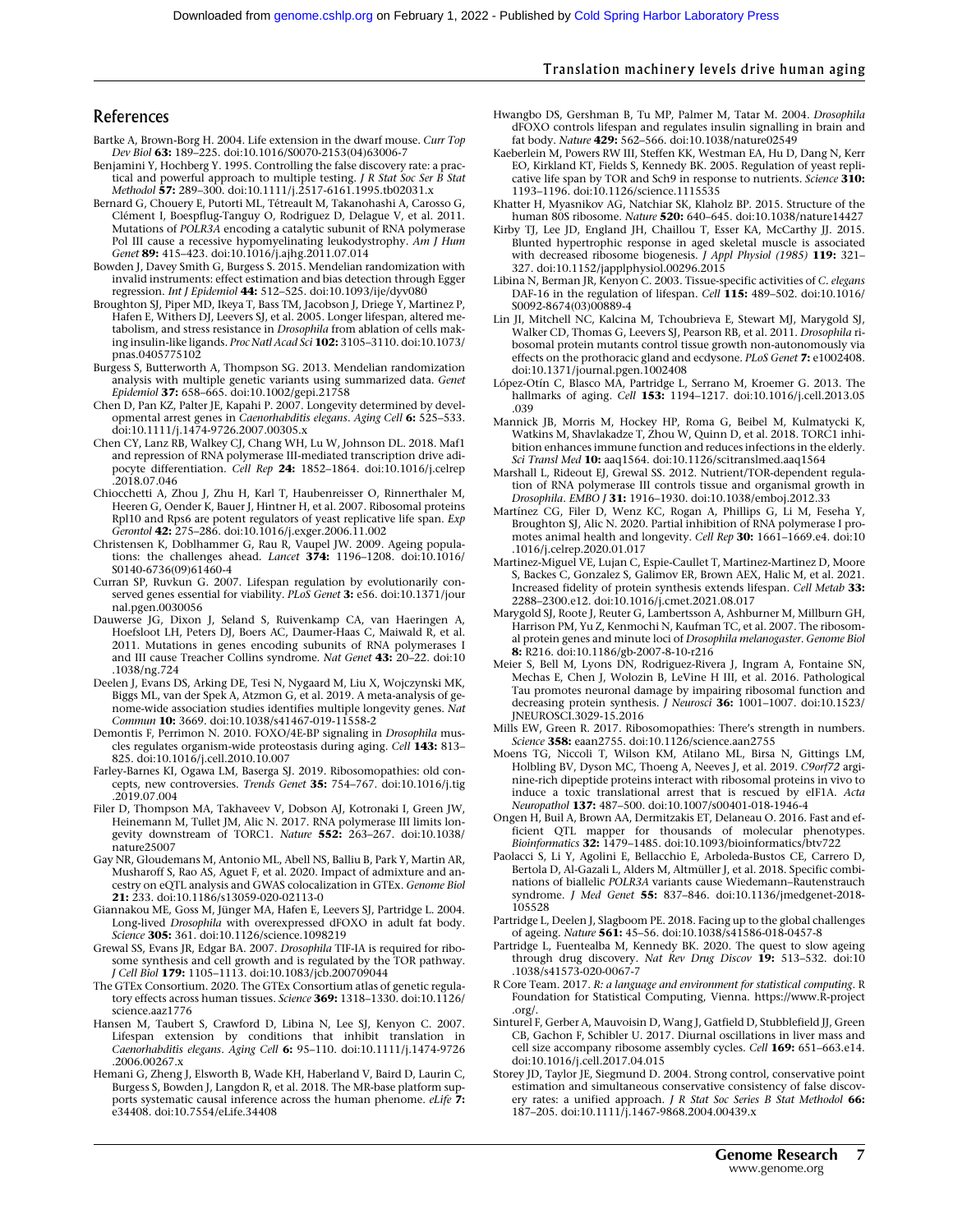- Taguchi A, Wartschow LM, White MF. 2007. Brain IRS2 signaling coordinates life span and nutrient homeostasis. Science 317: 369-372. doi:10 .1126/science.1142179
- Templeman NM, Flibotte S, Chik JHL, Sinha S, Lim GE, Foster LJ, Nislow C, Johnson JD. 2017. Reduced circulating insulin enhances insulin sensitivity in old mice and extends lifespan. Cell Rep 20: 451-463. doi:10 .1016/j.celrep.2017.06.048
- Thompson AC, Bruss MD, Price JC, Khambatta CF, Holmes WE, Colangelo M, Dalidd M, Roberts LS, Astle CM, Harrison DE, et al. 2016. Reduced in vivo hepatic proteome replacement rates but not cell proliferation rates predict maximum lifespan extension in mice. Aging Cell 15: 118-127. doi:10.1111/acel.12414
- Tiku V, Jain C, Raz Y, Nakamura S, Heestand B, Liu W, Späth M, Suchiman HED, Müller RU, Slagboom PE, et al. 2017. Small nucleoli are a cellular hallmark of longevity. Nat Commun 8: 16083. doi:10.1038/ ncomms16083
- Torres GG, Nygaard M, Caliebe A, Blanché H, Chantalat S, Galan P, Lieb W, Christiansen L, Deleuze JF, Christensen K, et al. 2021. Exome-wide association study identifies FN3KRP and PGP as new candidate longevity genes. J Gerontol A Biol Sci Med Sci 76: 786-795. doi:10.1093/gerona/ glab023
- Uhlén M, Björling E, Agaton C, Szigyarto CA, Amini B, Andersen E, Andersson AC, Angelidou P, Asplund A, Asplund C, et al. 2005. A human protein atlas for normal and cancer tissues based on antibody proteomics. Mol Cell Proteomics 4: 1920–1932. doi:10.1074/mcp.M500279- MCP200
- Vannini A, Cramer P. 2012. Conservation between the RNA polymerase I, II, and III transcription initiation machineries. Mol Cell 45: 439-446. doi:10.1016/j.molcel.2012.01.023
- Verbanck M, Chen CY, Neale B, Do R. 2018. Detection of widespread horizontal pleiotropy in causal relationships inferred from Mendelian randomization between complex traits and diseases. Nat Genet 50: 693– 698. doi:10.1038/s41588-018-0099-7
- Wang X, Gerber A, Chen WY, Roeder RG. 2020. Functions of paralogous RNA polymerase III subunits POLR3G and POLR3GL in mouse development. Proc Natl Acad Sci 117: 15702-15711. doi:10.1073/pnas .1922821117
- Weaver KN, Watt KE, Hufnagel RB, Navajas Acedo J, Linscott LL, Sund KL, Bender PL, König R, Lourenco CM, Hehr U, et al. 2015. Acrofacial dysostosis, Cincinnati type, a mandibulofacial dysostosis syndrome with limb anomalies, is caused by POLR1A dysfunction. Am J Hum Genet 96: 765–774. doi:10.1016/j.ajhg.2015.03.011
- Williams GC. 1957. Pleiotropy, natural selection, and the evolution of senescence. Evolution (N Y) 11: 398-411. doi:10.1111/j.1558-5646.1957 .tb02911.x
- Woodling NS, Aleyakpo B, Dyson MC, Minkley LJ, Rajasingam A, Dobson AJ, Leung KHC, Pomposova S, Fuentealba M, Alic N, et al. 2020. The neuronal receptor tyrosine kinase Alk is a target for longevity. Aging Cell 19: e13137. doi:10.1111/acel.13137
- Yamada SB, Gendron TF, Niccoli T, Genuth NR, Grosely R, Shi Y, Glaria I, Kramer NJ, Nakayama L, Fang S, et al. 2019. RPS25 is required for effi-cient RAN translation of C9orf72 and other neurodegenerative diseaseassociated nucleotide repeats. Nat Neurosci 22: 1383-1388. doi:10 .1038/s41593-019-0455-7

Received April 13, 2021; accepted in revised form December 15, 2021.